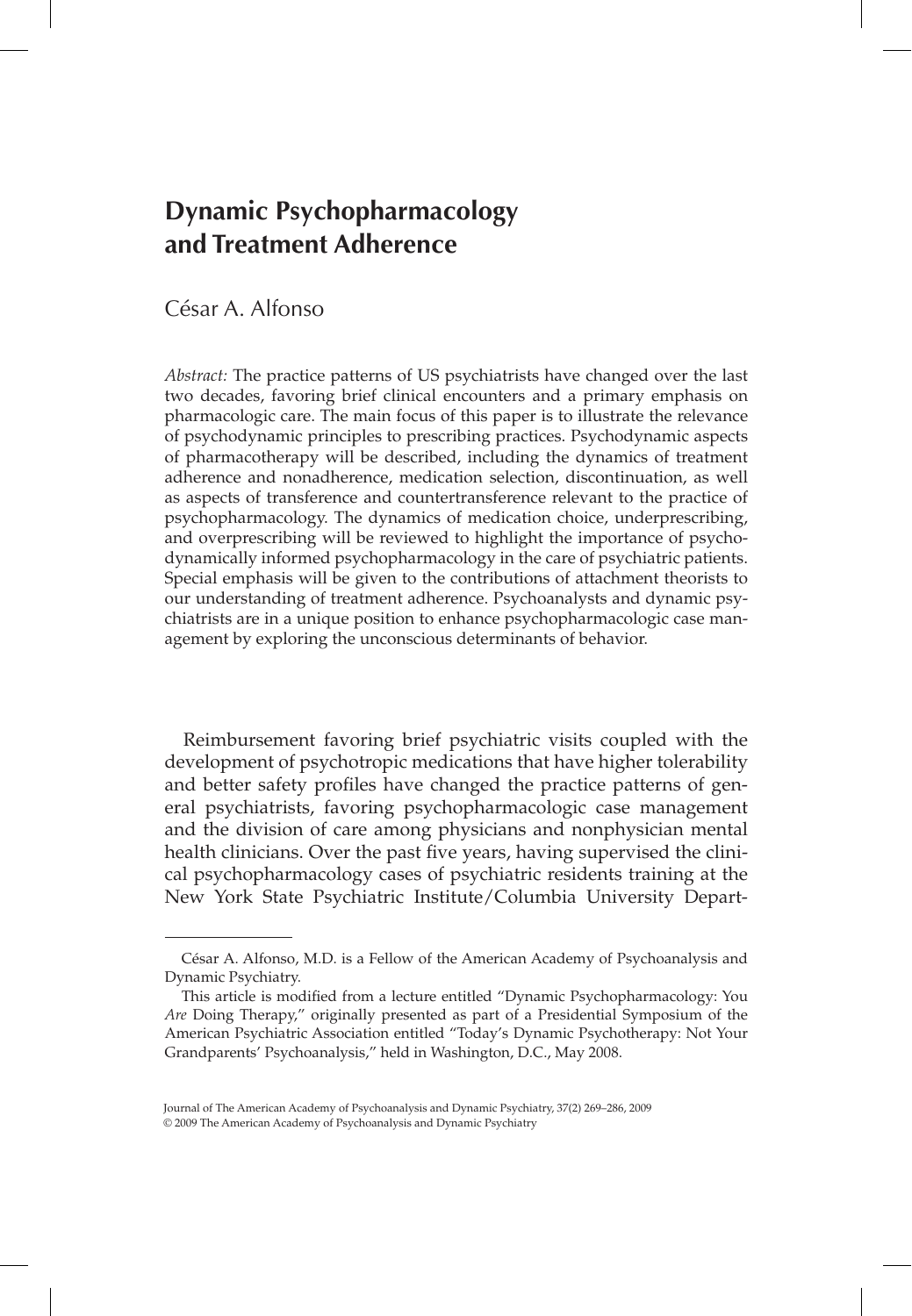ment of Psychiatry (NYSPI), I explored in psychopharmacology case management supervision the psychodynamic aspects of the doctor-patient interaction in the medication management setting, the formation of the therapeutic alliance, and how these ultimately relate to treatment adherence and outcome. A recurrent theme in psychopharmacology case management supervision is our elusive understanding of the determinants of nonadherence to medical treatment. The biopsychosocial model and psychodynamic theoretical constructs can be helpful in understanding the antecedents of nonadherence. Nonadherence to medical treatment is ubiquitous in all medical specialties, problematic, and potentially harmful. Although I will give more emphasis in this manuscript to the dynamic aspects of treatment adherence and the possible insights we may gain if we consider the contributions of attachment theory, I will also describe some dynamics of the process of medication selection, timing and discontinuation, as well as common aspects of transference and countertransference in the psychiatric practice of routine medication management.

#### **Professional Practice Patterns of U.S. Psychiatrists**

Meta-analyses of professional practice patterns of U.S. psychiatrists over the last two decades show the consistent trend that psychiatrists favor brief visits (less than 30 minutes) and endorse subspecialty emphasis on psychopharmacologic management (Olfson, Pincus, & Dial, 1994; Olfson, Marcus, & Pincus, 1999; Mojtabai and Olfson, 2008). As a result, "split treatment" has become a common mode of care, where psychiatrists practice medication management and other mental health professionals provide additional psychotherapy in separate visits. Proposed reasons for this practice trend are primarily financial: reimbursement favors brief medication management visits. Managed care reimbursement guidelines often restrict or deny reimbursement for the provision of psychotherapy by psychiatrists. Additionally, with the advent of newer and more sophisticated psychotropic drugs and somatic treatments, there has been an increase in the prescription of psychotropic medications by psychiatrists (Pincus et al., 1998). As a parallel phenomenon, psychiatric residents' education and training has shifted emphasis from development of psychotherapy skills to a more biological focus on somatic treatments. While some investigators categorically conclude that as a result of our changing practices "there has been a recent significant decline in the provision of psychotherapy by psychiatrists in the United States" (Mojtabai & Olfson, 2008, p. 962), I would like to reframe this and propose that briefer and less frequent psychi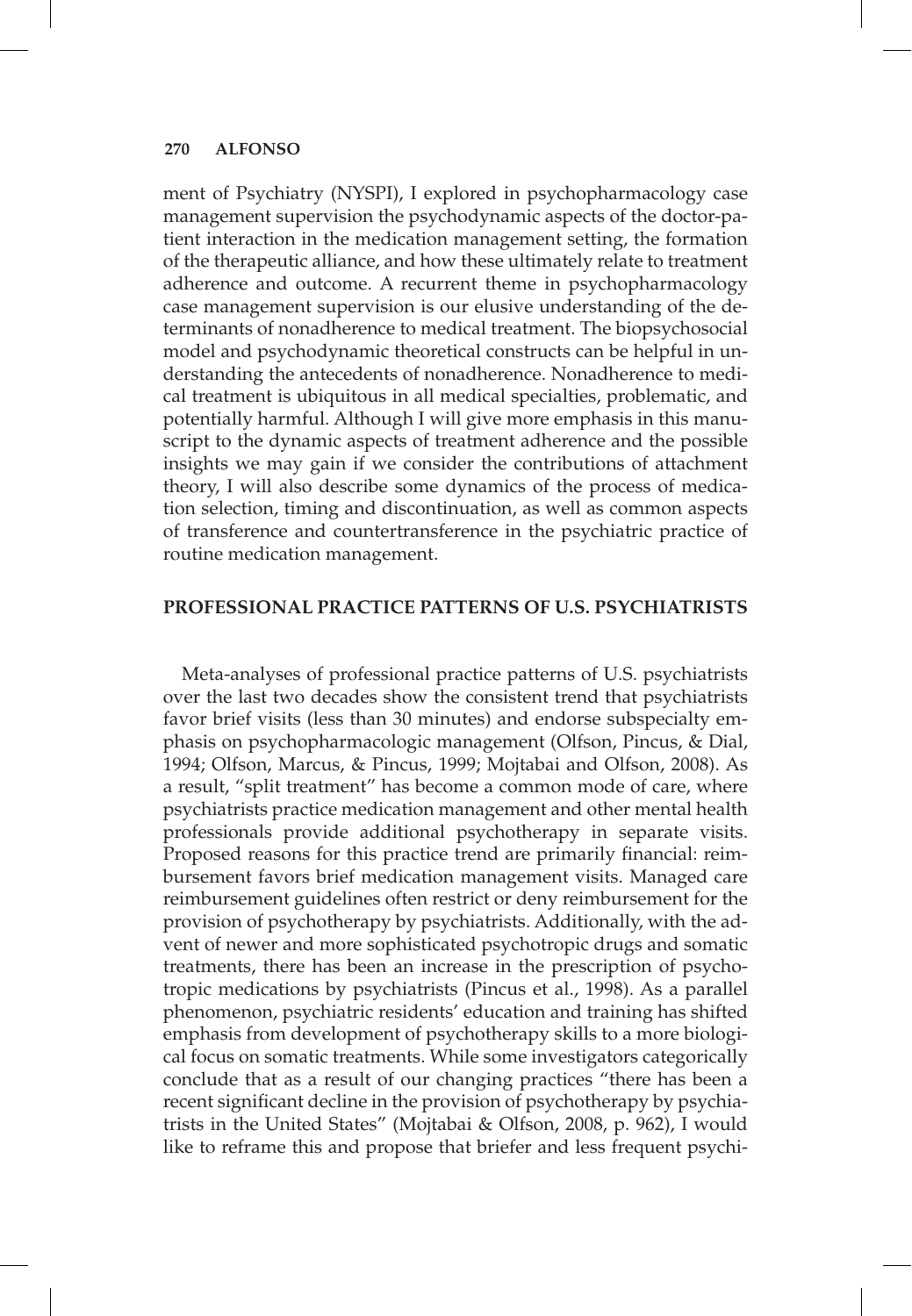atric visits do not preclude the provision of psychotherapy and should not always be equated with lesser or inadequate psychotherapy (also see: Olarte, 1996; Castelnuovo-Tedesco, 1962).

The majority of psychiatrists in the U.S. work in diverse settings (average of 2.3 settings), and an average of 48 hours a week. While the majority of psychiatrists see patients in outpatient office settings, only 10% are in fulltime private practice (Olfson et al., 1994). While we comfortably navigate from one clinical setting to another, combining skill sets to help our complex patients, our views and adherence to theoretical models and models of care are often polarized and do not reflect our actual clinical practices. What we say we do and what we do may differ. What we do is often more eclectic, complex, and nuanced than what we think we do (Greenspan & Sharfstein, 1981). It is not unusual for dynamic clinicians to incorporate cognitive, behavioral, and supportive elements in their psychotherapy treatments. I believe that psychopharmacolgists can augment and improve the efficacy of, and adherence to treatment if they incorporate psychodynamic principles in their practice.

As a profession we have been experiencing a growing discomfort with "split treatment," a categorization that is, by itself, dismissive and devoid of nuances of meaning. Psychopharmacologists who attend to patients for monthly brief medication visits are also doing psychotherapy, even if the model of care followed is "medication management." Consider how primary care physicians, who meet with patients on average for less than 15 minutes a visit, sometimes as infrequently as once a year, are able to develop significant therapeutic bonds with their patients and their families over the years.

While many psychoanalysts and dynamic psychiatrists have identified the pitfalls and challenges of "split-treatment" (Michelle & Balon, 2005; Gabbard, 2006; Silvio, 2006; Busch & Sandberg, 2007), usually advocating for comprehensive holistic psychiatric care or combined psychotherapy and psychopharmacology by a physician provider as a preferred standard of care (Davidson, 2008), the reality is that split rather than integrated care has become the most common psychiatric practice in the United States (Olfson et al., 1999). Rather than focusing on conversion from one model of care to another (a battle that perhaps needs to be fought separately), I focus my supervision efforts on the realization that psychoanalytic principles can inform medication management practices. In this way, the difference between combined and integrated vs. effective split treatment may lie primarily on emphasis, quality, number of clinicians and duration of sessions, and awareness of dynamic principles. Rather than rebelling against split treatment as dangerous and fragmented, I reframe it as potentially complementary.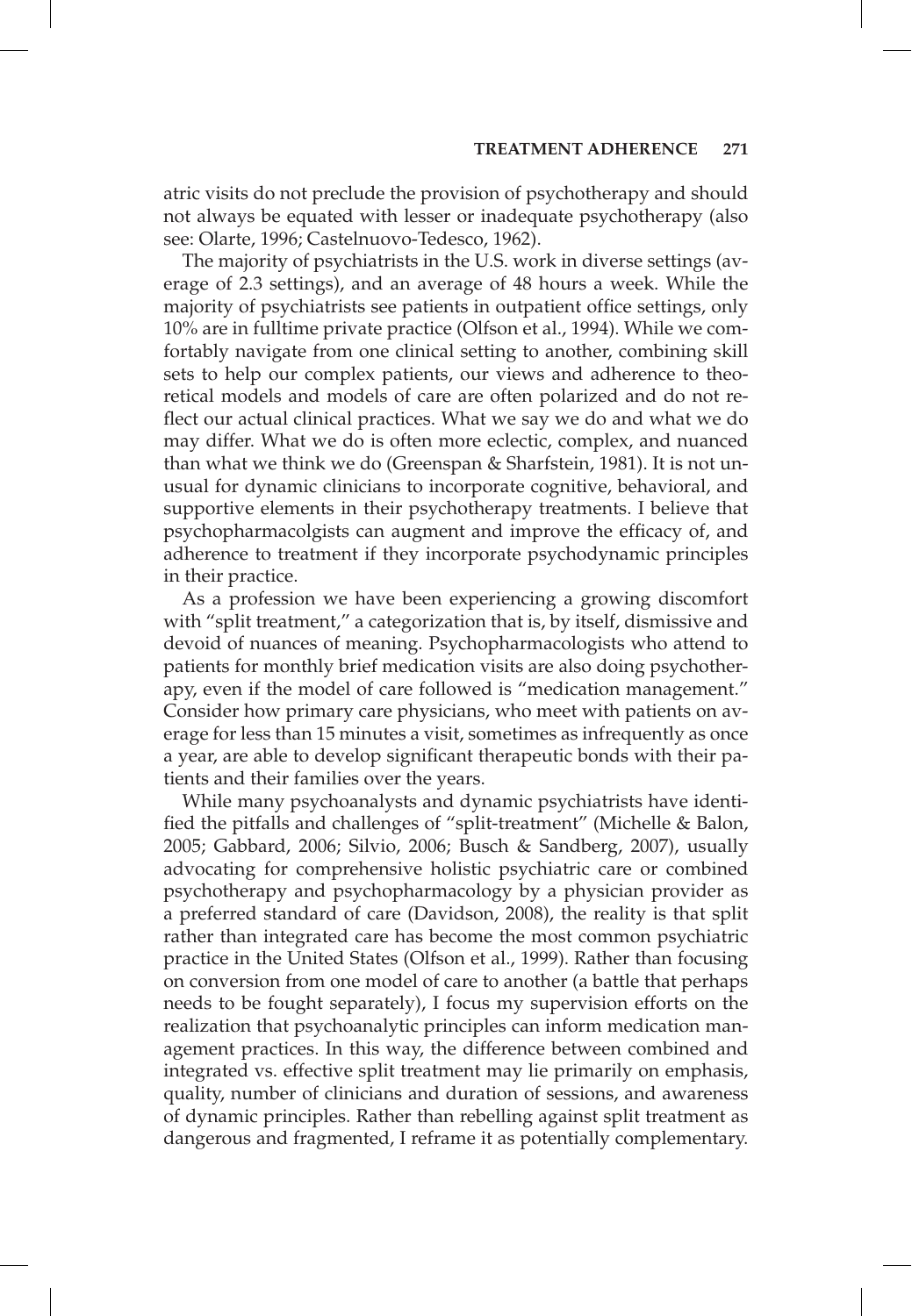Some of our patients should have all the help that is available to them, and more than one clinician working together on their behalf can be advantageous, *especially* when all clinicians, including the ones who prescribe medications, are dynamically informed and work collaboratively.

Another changing paradigm is that psychiatrists (including dynamic psychiatrists and psychoanalytic physicians) are increasingly prescribing medication to their psychotherapy patients in the private practice setting. The number of patients seen in private practices receiving medication from psychiatrists increased from 44% in 1985 to 69% in 1995 (Olfson et al., 1999). A survey of my own practice in 2008 indicates that 32/40 patients or 80% of my private practice patients are taking psychotropic medication.

Psychopharmacologists and general psychiatrists who evaluate patients routinely for medication management can spend sufficient time with their patients, if not during individual sessions, certainly over time, and can incorporate psychotherapeutic dynamic principles into their routine clinical practice. In the following sections some dynamic aspects of psychopharmacologic practices will be reviewed. As Mintz (2005) poignantly stated, and I paraphrase, a dual effort should be made to better understand not only "*what* to prescribe, but also *how* to prescribe" in order to increase the clinician's efficacy as a general psychiatrist (Mintz, 2005, p. 187). Dynamic psychiatrists are in a unique position to assist in this process of professional development.

## **Transference and Countertransference**

Medication management doctor-patient interactions, just as any other physician-patient encounter, can activate parental transferences. There is an inherent power differential in the doctor patient dyad and it is not unusual for vulnerable patients to perceive physicians as demanding, controlling, and excessively directive. Patients may regress as doctors become paternalistic, regression adding to fears of dependency. Grandiose fantasies and unrealistic wishes to rescue patients from their distress may push doctors to become eagerly overprotective resulting in overmedication. Overprescription and polypharmacy can also be fueled by the physician's negative affects and may originate in projective identifications. "Countertransference prescribing" (Mintz, 2005) may serve as a defense against anxiety and helplessness. Conversely, aggressive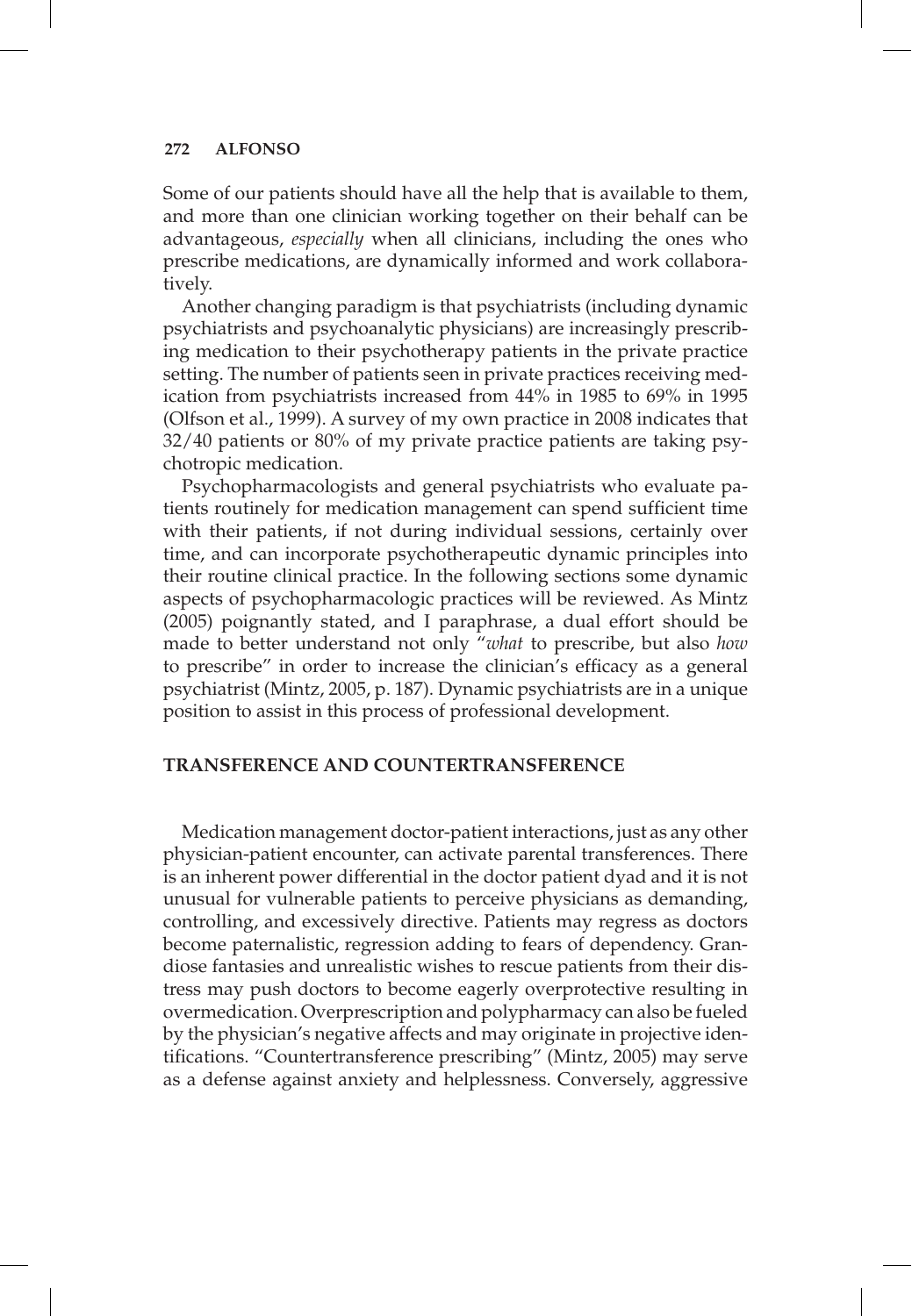overprescription can be a manifestation of devaluing psychotherapy in both split/fragmented and combined treatment settings. Psychiatrists may overprescribe when faced with a psychotherapy treatment impasse or when patients verbalize negative transferences.

 "Countertransference prescribing" (Mintz, 2005) invariably works against the therapeutic alliance. Gabbard (2005) points out that patients often have the subjective experience of feeling dismissed when medication is recommended to alleviate their distress. If the physician does not make an effort to validate the patient's feelings, medication may be experienced as an anesthetic rather than as an effective tool that can provide symptomatic relief. Conversely, withholding needed medication may be a manifestation of countertransference distress.

Perry (1984) worked psychodynamically to investigate reasons for the undermedication for pain of burn victims in the New York Hospital/Cornell Burn Unit. He found that physicians' insensitivity and mistaken ideas about pain management could not adequately explain why some patients were undermedicated with analgesics. A common dynamic he observed justifying undermedication was the wish for selfobject differentiation. The unconscious wish to remain separate from the patient protects the clinician defensively from the distress, despair, and helplessness experienced by patients. Undermedicating, in this way, can be understood as an attempt to delineate boundaries and prevent overidentification with patients faced with catastrophic illness or overwhelming pain.

Perry (1984) postulated that a modicum of pain in the medically ill preserves ego boundaries. Just as physicians can undermedicate, patients often show stoicism and fear being deadened or anesthetized, resisting needed medications with unconscious fears of losing their humanity, or of disintegration by relinquishing their symptoms, suffering, or distress.

Gutheil (1982) described that placebo and nocebo responses can have transference elements. Explaining the principle of a transference cure or the concept of the negative transference to a trainee in the context of a medication management situation could help crystallize their understanding of the importance and eminence of transference in doctorpatient interactions. Mintz (2005) points out that nocebo responses occur more often in persons of low socioeconomic status who have been personally victimized or socially oppressed. Prescribing to patients who have been harmed before should take place after sufficient trust is established in the therapeutic alliance.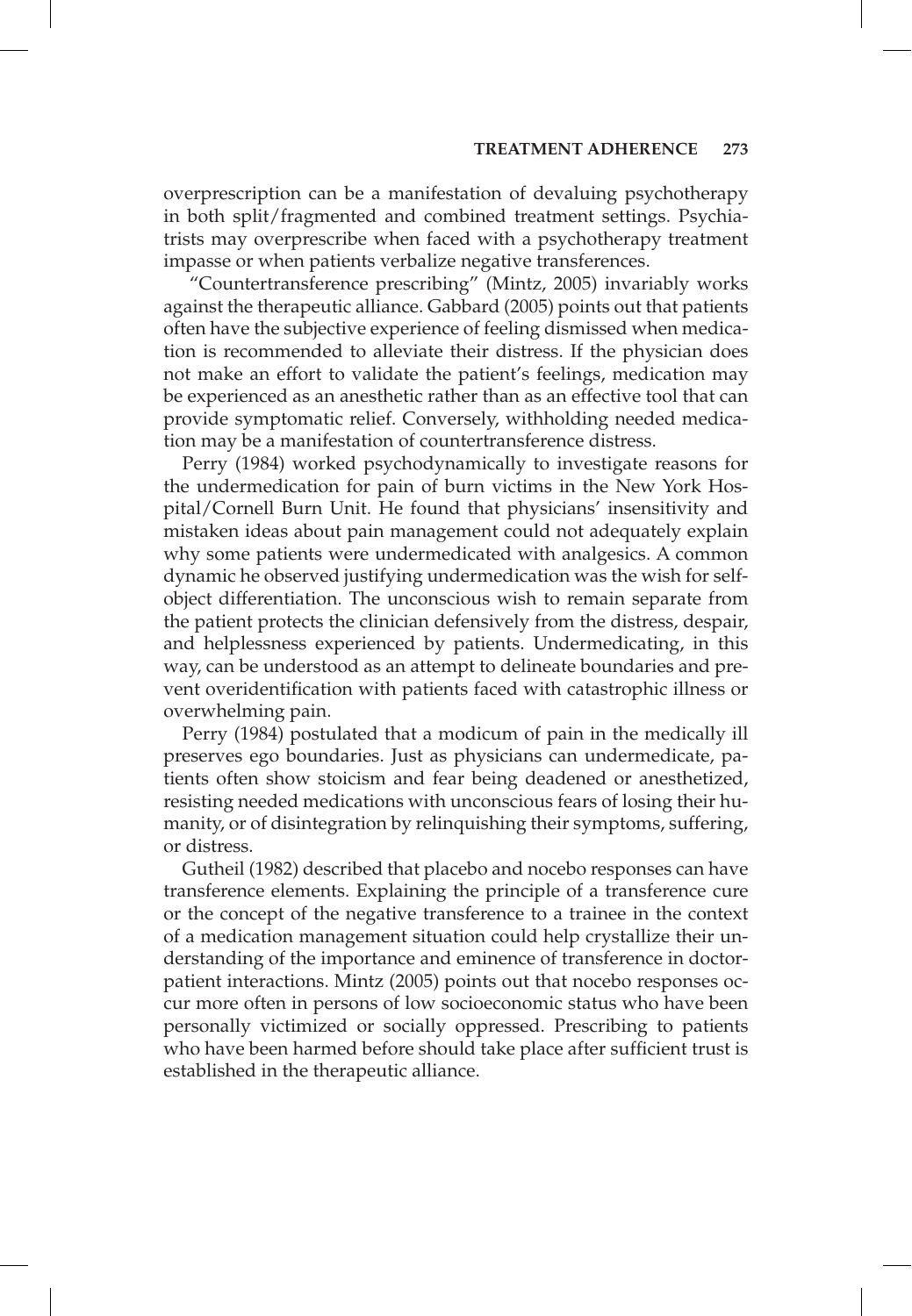## **Psychodynamic Aspects of Medication Selection and Discontinuation**

Questions that can help reframe our pharmacologic practice include: What are we prescribing medications for . . . to target symptoms, to alleviate distress, to treat an illness, or to treat a disease? How do patients' and physicians' expectations about medication differ?

Patients feel ill and report their distress using very specific language. We translate these narratives of distress into our constructs of symptom clusters, disease categories, disorders, and syndromes. Physicians reformulate patients' concerns and complaints by using the medical model, that is, etiology is at the root of symptoms, which in turn signals disease and points to specific treatments. Our reformulations have the potential to alienate patients, and by giving the impression that our language is preferred or more accurate we become dismissive rather than attentive. Deviating from our patients' descriptions and parameters may inadvertently communicate the opinion that their descriptions are inadequate, and promptly substituting their words with ours could result in failure of empathy, resistance, or disinterest in following our recommended treatments.

Compounding the complexity of adequate medication selection is the maxim that psychotropic medications can have limited specificity and limited efficacy. What we call antidepressants we may also prescribe and are equally effective for anxiety disorders. Many antipsychotics are now marketed as mood stabilizers. Second generation antipsychotics with FDA approval as mood stabilizers work best to alleviate positive symptoms of schizophrenia, minimally to treat negative symptoms of schizophrenia, modestly for acute mania, and minimally for depressive episodes. Gutheil (1982) wrote about this issue of lack of specificity of our biological treatments and how imprecise is our understanding of the neurobiology of psychopharmacology. Even with significant advances in the fields of psychopharmacology and nosology over the past decades since Gutheil's dictum of "delusions of precision," the fact remains that our understanding of phenomenology and diagnostics by far exceeds the specificity of our current somatic treatments.

Similarly, although major biological advances over the past two decades have equipped psychiatrists with a broader armamentarium of somatic treatments, the efficacy of psychotropic medications for certain psychiatric disorders is at times only slightly better than placebo (Khan et al., 2005). The efficacy of medication for conditions such as personality disorders, eating disorders, negative symptoms of schizophrenia, and some drug dependence disorders is modest at best.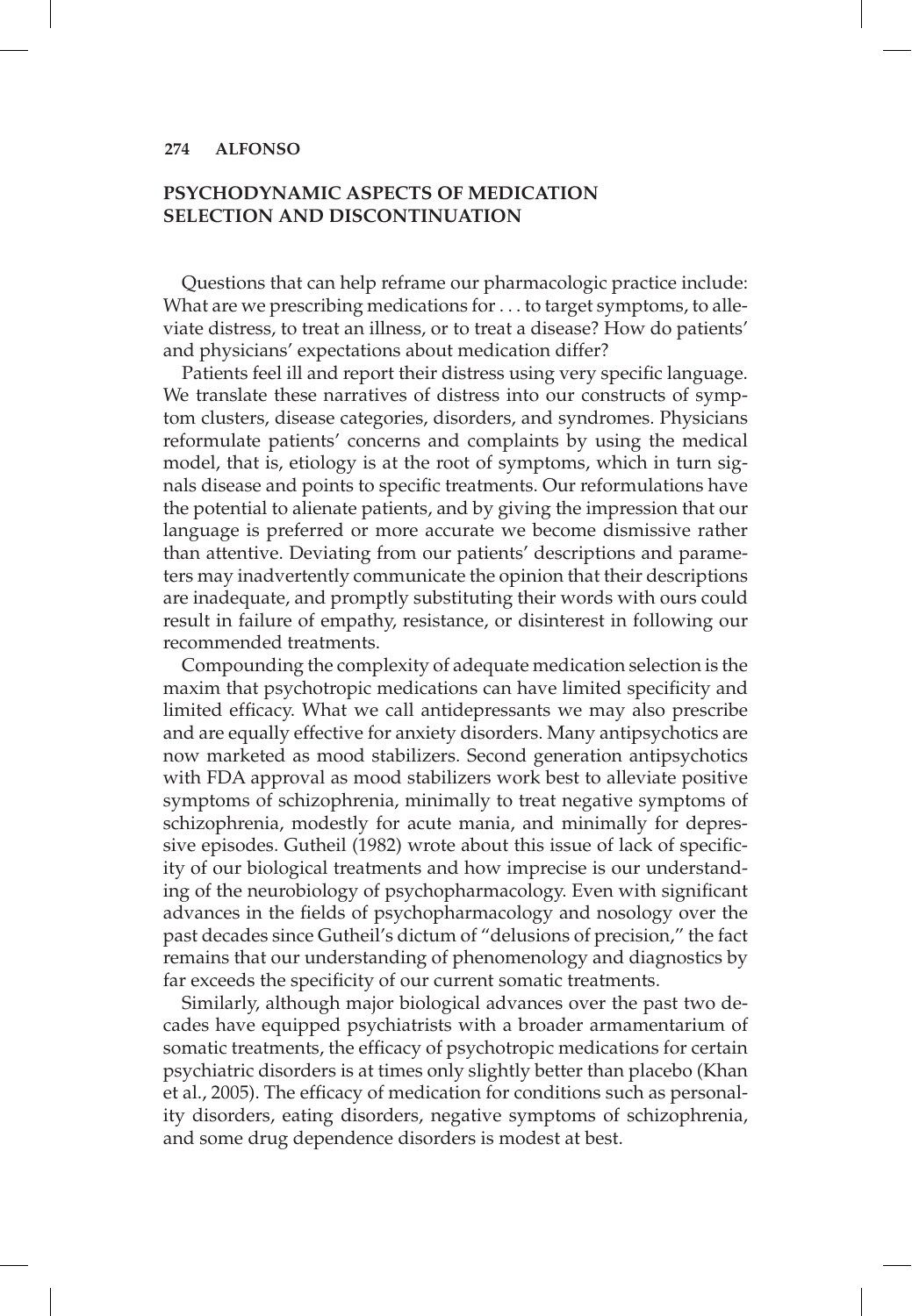A common dynamic leading to excessive polypharmacy or serial trials of diverse medications are states of shared helplessness and fear of failing our patients. A 30 year old referred to my practice for a "psychopharmacology consultation" by his psychotherapist, was symptomatic with severe depression while under the care of a reputable psychopharmacologist, on high doses of two antidepressants, a mood stabilizer, an atypical antipsychotic, a stimulant, and two hypnotic agents. The patient presented with atypical depressive features, worsened by excessive sedation and cognitive impairment caused by polypharmacy. A careful history revealed numerous failed medication trials for depression over his entire adult life, and a prominent family history of depression that included completed suicide. I advised simplifying polypharmacy with a washout period of two weeks of all medications and initiation of MAOI pharmacotherapy. After two weeks of treatment on an MAOI the patient improved with a drop of 10 points in the Montgomery Asberg depression rating scale. Polypharmacy in this case of "treatment-resistant depression" was understood in part as a function of countertransference anxiety felt by his treating clinicians due to the intensity and persistence of the patient's negative affects, as well as a reaction to shared despair and helplessness.

I encourage trainees to use psychometric scales in their practice, not for their diagnostic value but to ascertain clinical progress in a way that is tangible to both doctors and patients. I suggest introducing standardized psychometric scales in treatment not during their first clinical encounter but later on in the early phase of treatment. Sufficient time should be allowed to listen to the patients' narratives. I suggest to trainees to keep two sets of scores, one reflecting their perception of how the patient is progressing (answering the questionnaire on behalf of the patient before their clinical encounter takes place) and a separate score reflecting the actual answers the patient gives to the standardized questions asked. Almost always, as the doctor becomes more attuned with his or her patient, both sets of scores tend to approximate.

A common dynamic associated with premature medication discontinuation is denial of illness. Anger in the countertransference with help-rejecting patients or with patients who amplify symptomatic distress may also lead to premature dose reductions of medications, iatrogenic physiologic drug-withdrawal states, and premature discontinuation of treatment.

Unconscious motivations may compound the problem of lack of familiarity with treatment guidelines and deviation from consensus reports. Consider the case of an otherwise healthy patient presenting with new onset, uncomplicated panic disorder. We are familiar with the clear practice guidelines recommending a slow titration of a selective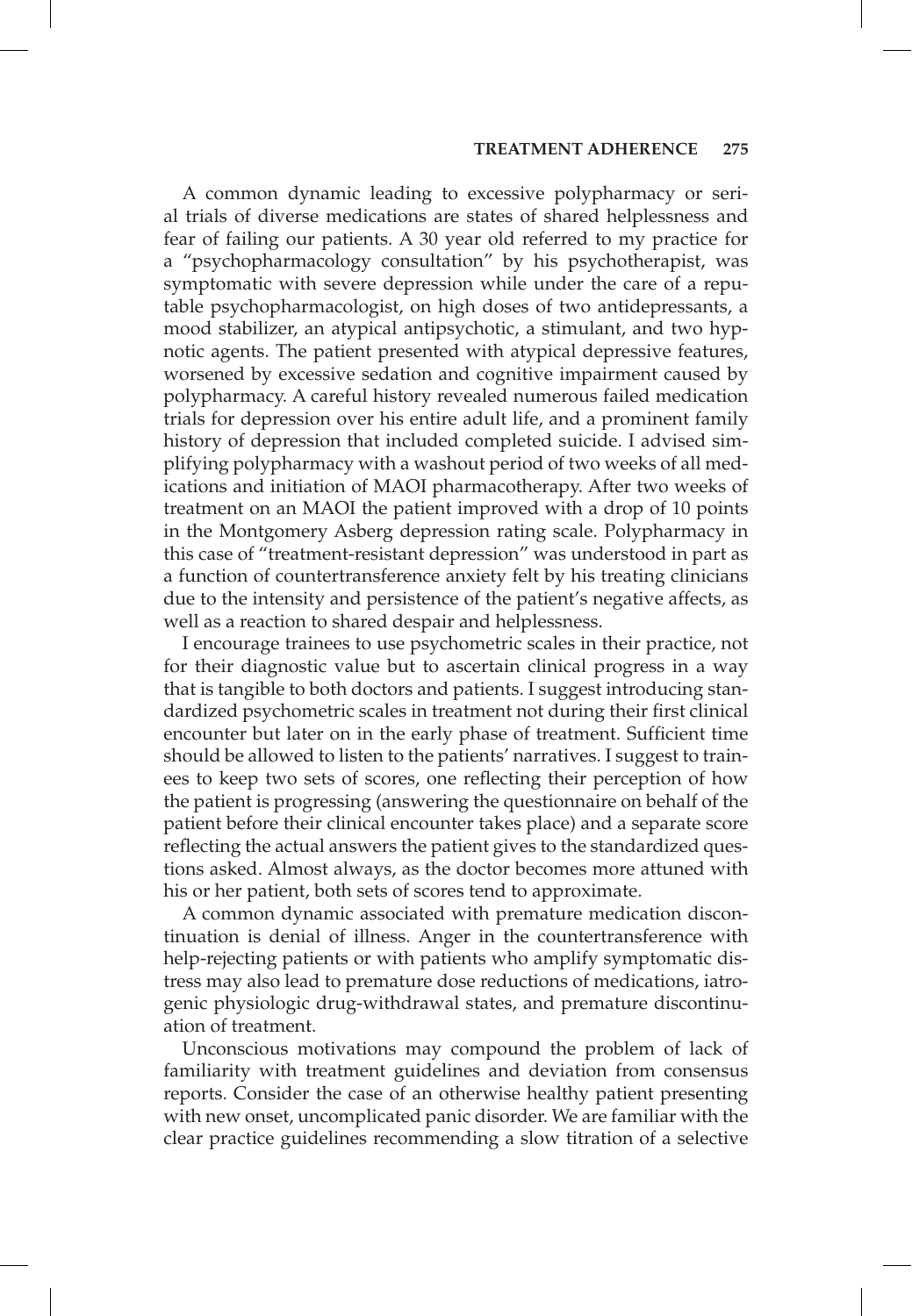serotonin reuptake inhibitor over 6-8 weeks, along with rapid initial titration of a benzodiazepine, followed by slow tapering of the benzodiazepine drug after a month of treatment. Patients with panic disorder feel as if they are dying. The intensity of their physiological anxiety reaction and fear of losing control often leads to resistance to the notion of letting go of the drug that is perceived as helping the most, the benzodiazepine, since its anxiolytic properties are felt immediately and clearly. In our effort not to harm our patients we may deviate from the standard of practice and keep the patient on a medication such as a benzodiazepine for an unnecessarily extended period of time, creating iatrogenic pharmacologic tolerance and dependence.

I encourage residents to tell their patients what the anticipated duration of treatment will be once the first prescription is given. We seek comfort in avoidance due to our discomfort with approximations in our scientific practice. While we may not feel comfortable predicting a wide range of duration of treatment such as "six months to two years," our patients appreciate having an approximate time frame for as long as they understand what are the variables that will determine the prescribed length of treatment.

#### **Biopsychosocial Aspects of Treatment Adherence**

Blackwell's (1976) *Rule of Thirds* postulates that only one-third of patients fully adhere to prescribed treatment, one-third are partially adherent, and one-third are fully noncompliant to medical treatment. His observations have been clinically validated across all medical specialties, diverse patient populations, and transculturally. For example, in a Norwegian study of well-informed psychiatric patients, where 98% of patients knew the names of their medications and 91% knew their diagnoses, 58% admitted to noncompliance (Jensen & Holte, 1997). For centuries, physicians of all specialties have theorized about, searched and researched the determinants of nonadherence to medical treatment (Osterberg & Blaschke, 2005).

Engel's (1977/1980) biopsychosocial model can be useful in delineating and identifying possible determinants of nonadherence. Lacro, Dunn, Dolder, & Leckband, and Jeste (2002) review of reasons for nonadherence among psychiatric patients and Osterberg and Blaschke's (2005) review of the medical literature identified the following biological determinants of nonadherence: adherence more difficult in chronic than acute illness, lack of efficacy of medication, medication side effects and intolerability, latency of medication response, frequency of doses, complexity of drug regimen, and comorbid drug dependence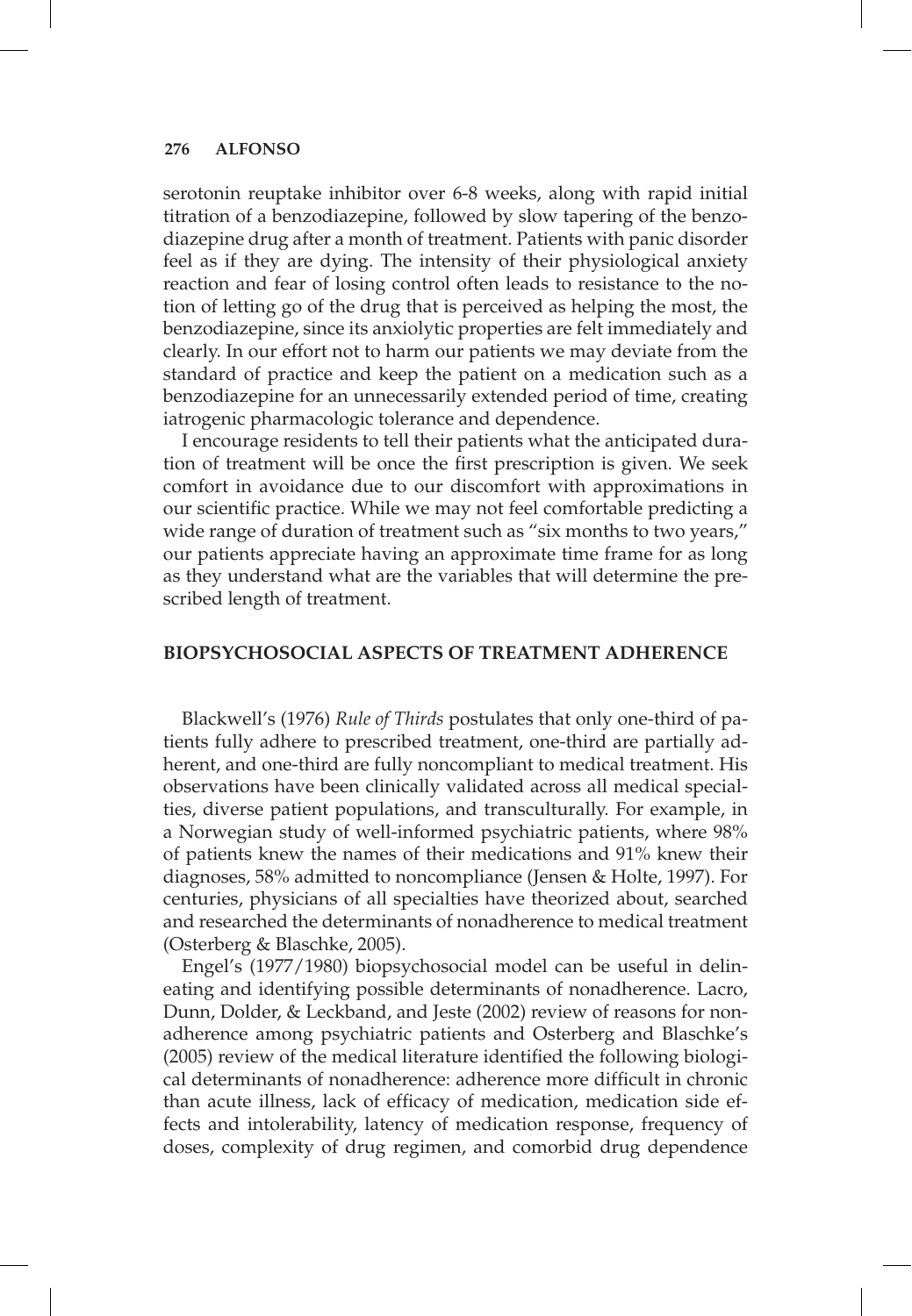and addiction. Psychosocial variables that mediate nonadherence include poor discharge planning, brittle aftercare plans, lack of access to treatments, cost of care, poor doctor-patient relationship, and lack of family and social support.

Psychiatric conditions that are clearly associated with poor treatment adherence include mood disorders, psychoses, cognitive impairment, and drug dependence (Osterberg & Blaschke, 2005; Colom, et al., 2000; Cramer & Rosenheck, 1998; Lacro et al., 2002).

A recent issue of the *JAAPDP* (2007, Volume 37, Number 2) includes five articles exploring the meanings of medication and issues of compliance. Psychodynamic determinants of nonadherence may include feeling disrespected or infantilized; feeling deceived, coerced or manipulated, failure of empathy and a poor therapeutic alliance (Leeman, 2007; Rosenfield, 2007; Rubin, 2007). Cohen has written extensively on the connection between early childhood trauma and nonadherence or resistance to care in adult patients (Cohen, 1999; Cohen, Alfonso, Hoffman, Milau, & Camera, 2001; Ricart, et al., 2002), postulating that traumatized patients' sense of foreshortened future may be related to failure to engage in or accept medical treatment.

 A recent focus on the interface between attachment theory and psychoanalytic theory has deepened our understanding of the multifactorial biopsychosocial aspects and psychodynamics of nonadherence. The following section summarizes some of the contributions of attachment theory and research to the understanding of the dynamics of treatment adherence.

#### **Treatment Adherence and Attachment Theory**

For almost four decades attachment theorists have informed psychoanalytic practitioners, stressing the importance of how preverbal early life experiences can impact adult behavior. Most recently, clinical researchers studying the determinants of adherence have suggested that attachment theory can also deepen our understanding of the dynamic underpinnings of treatment nonadherence. After providing a brief overview of the salient concepts of attachment theory, I will review research findings correlating specific attachment styles with noncompliance to prescribed treatments in the medically ill and discuss the possible clinical implications for our general dynamic pharmacologic practice.

Attachment theory is based on the premise that early life experiences with caregivers are internalized in the form of cognitive models that determine how individuals relate to others in adulthood (Bowlby, 1973; Wallin, 2007). Attachment concepts were originally conceived to un-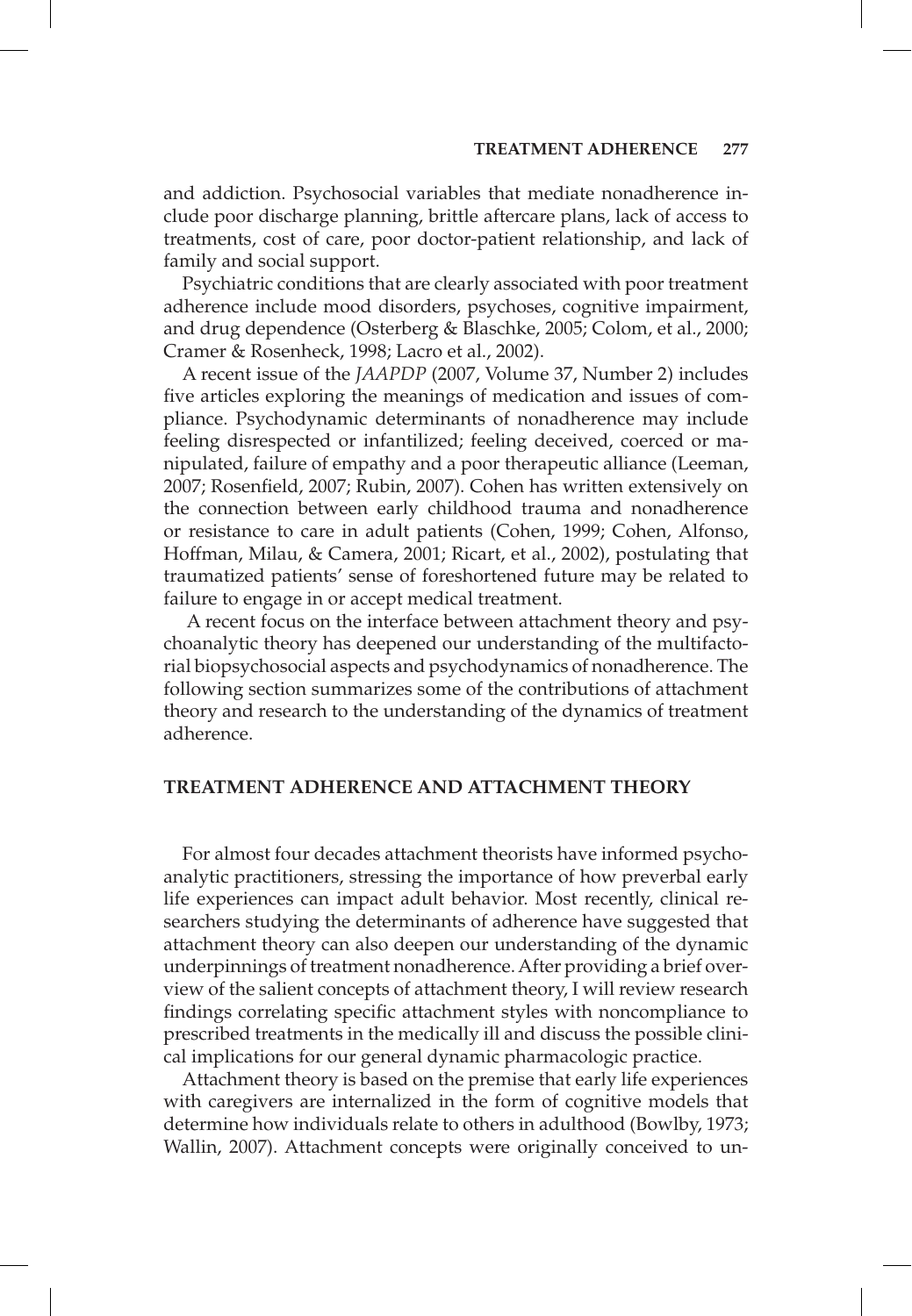derstand the evolutionary, adaptive and biological aspects of parentinfant care giving. Bowlby stressed the importance of parental physical proximity and nonverbal attunement, in addition to feeding and orality, based on his observations of children and parents and on the work of colleagues in fields of evolutionary biology and ethology (Bowlby, 1958). Bowlby formulated that disruption in attachment bonds, be it via separation, rejection, loss, inconsistent attunement, or fear could lead to problematic behavior during childhood and possibly across the life span (Bowlby, 1951, 1988).

Mary Ainsworth' systematic transcultural research and naturalistic observations in clinical laboratories in separate continents (Ainsworth, 1967; Ainsworth et al 1978) corroborated Bowlby's earlier assertions, and led to what are now known as the attachment classifications of mother-infant dyads. Like Bowlby, Ainsworth observed that sensitivity to the infant's needs, availability, and responsiveness were essential to ensure secure attachments (Ainsworth et al., 1978).

 Ainsworth and colleagues observed in their laboratories infants' reactions to separation from the mother, exposure to a stranger, and reunion with the mother. They initially described three types of attachment interactions: secure, avoidant, and ambivalent. Secure infants tend to be consoled by reunion and reconnection, infants with avoidant attachment are indifferent and avoid mother when reunited, and infants with ambivalent attachment, although preoccupied with mother's whereabouts during separation are inconsolable during reunion. Secure babies have sensitive and attuned parents; avoidant babies have parents who are emotionally constricted and uncomfortable with physical contact; and ambivalent babies have parents who oscillate in their stance from available and responsive to insensitive and rageful (Ainsworth, Blehar, Waters, & Wall, 1978; Wallin, 2007, pp. 17-20). The clinical implications of Ainsworth research data classifications are important. Early life attachment dyadic or triadic interactions could determine adult behavioral patterns and personality traits. Secure attachments could result in resilient, competent, warm, and empathic individuals. Avoidant attachments have been associated with sullen, arrogant, resistant, and oppositional behavior, as well as with obsessional, narcissistic, and schizoid traits. Ambivalent attachments could result in clingy and immature behavior, as well as melodramatic and histrionic behavior (Wallin, 2007, pp. 23-24; Schore, 2002).

Mary Main's research focused on proving the intergenerational consistency of the internalized cognitive models of early life dyadic interactions (Main, Kaplan, & Cassidy, 1985; Main 2000). Main and colleagues developed the Adult Attachment Interview (AAI), a semi-structured clinical interview that explores in depth the adult subjects' recollec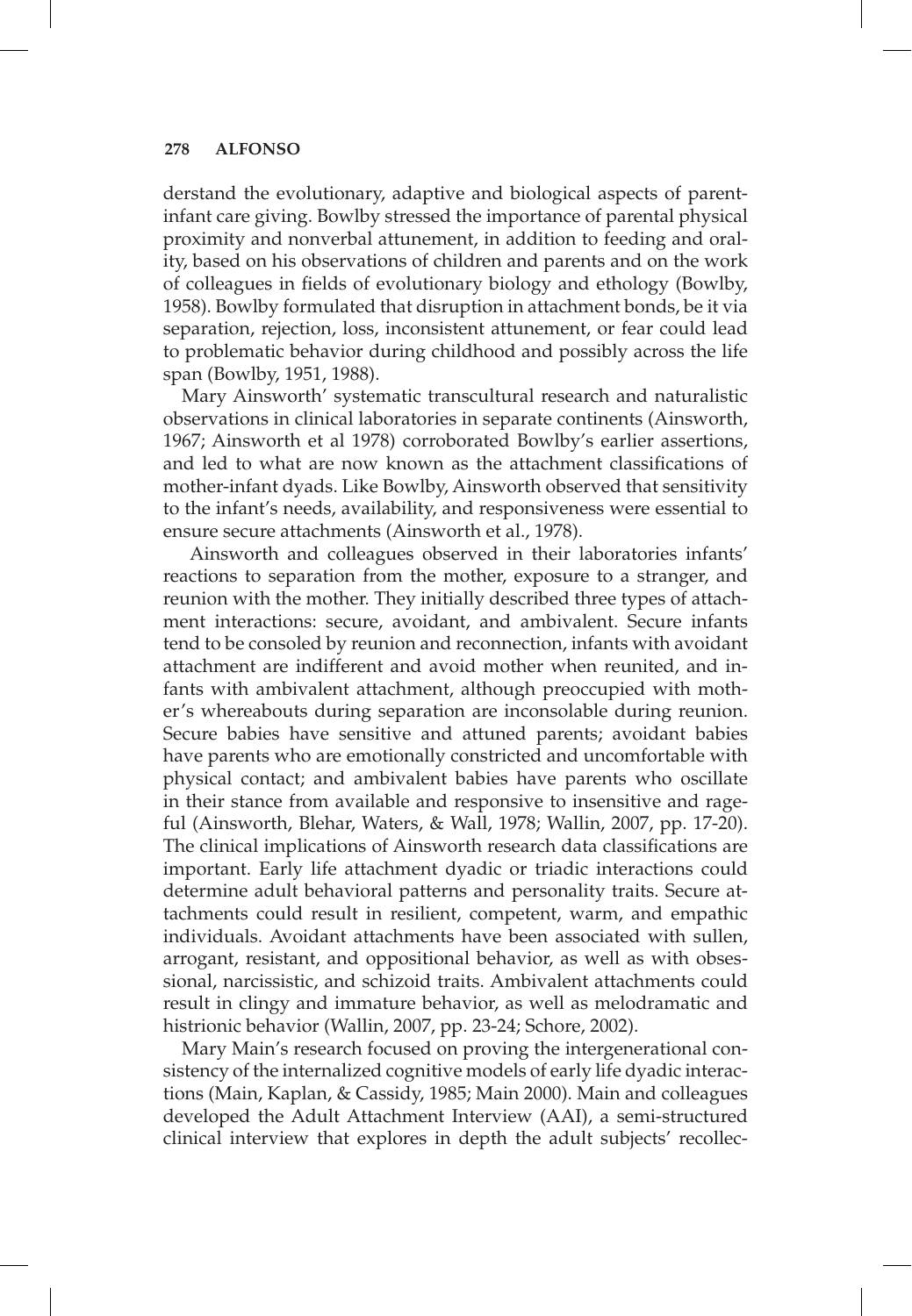tions of the parenting they received and their memories of attachment (Hesse, 1999). The AAI is comprised of open-ended questions asked of adults to describe their recollection of early exchanges, memories of childhood experiences, and type of parenting received. The protocol for the AAI normally takes one hour to complete. The interviews are then transcribed verbatim and scored according to a manual. Responses to the scripted questions reveal narratives that fall into the same categories described by Ainsworth--secure/autonomous, dismissing/avoidant, and preoccupied/ambivalent. Although Main and colleagues' research found a level of consistency between behavior observed in infancy and outcomes in adulthood in up to 75% of subjects studied longitudinally, they also found that many adults with histories that would predict insecure attachment behaviors had indeed reparative experiences later in life with significant others that allowed for "earned secure" attachments (Hesse, 1999, 2008). The concept of earned secure attachment has obvious implications for psychotherapeutic work, in that the transformative power of psychotherapy can be understood as compensatory or complementary, the therapist internalized as a reparative caregiving figure moving the patient from insecure to secure attachment styles.

Main and colleagues' research findings and AAI transcripts illustrate the categorization of adult attachment styles--secure/autonomous, avoidant/dismissing, ambivalent/preoccupied, and disorganized/unresolved (Wallin, 2007, pp. 86-97). Secure individuals, like infants who are easily pacified and are able to readily engage in exploratory play, later behave as secure and empathic adults. In their AAI responses one finds narrative coherence and clear examples. Preoccupied individuals, like infants who are difficult to pacify upon a caregiver's return, who are clingy and push away toys, behave as adults who have poor self-esteem and are emotionally dependent on the approval of others. Preoccupied individuals give vague and rambling answers to the AAI. Dismissing individuals, like infants who do not protest when separated from parents and are indifferent to their return and inhibited at play, behave as adults who become compulsively self-reliant but are uncomfortable being close to or trusting others. The AAI narratives of dismissing individuals are characterized by a very brief discourse, gross generalizations, a paucity of examples, unsupported claims, even active contradictions, and an insistence on absence of childhood memories. Dismissing individuals idealize or devalue one or both parents but are unable to substantiate their claims.

The AAI has been used extensively in clinical research since its development in 1985. Although the AAI is considered the gold standard of attachment research measures, several self-report measures have been developed to use in large-scale studies. Influenced by Main's research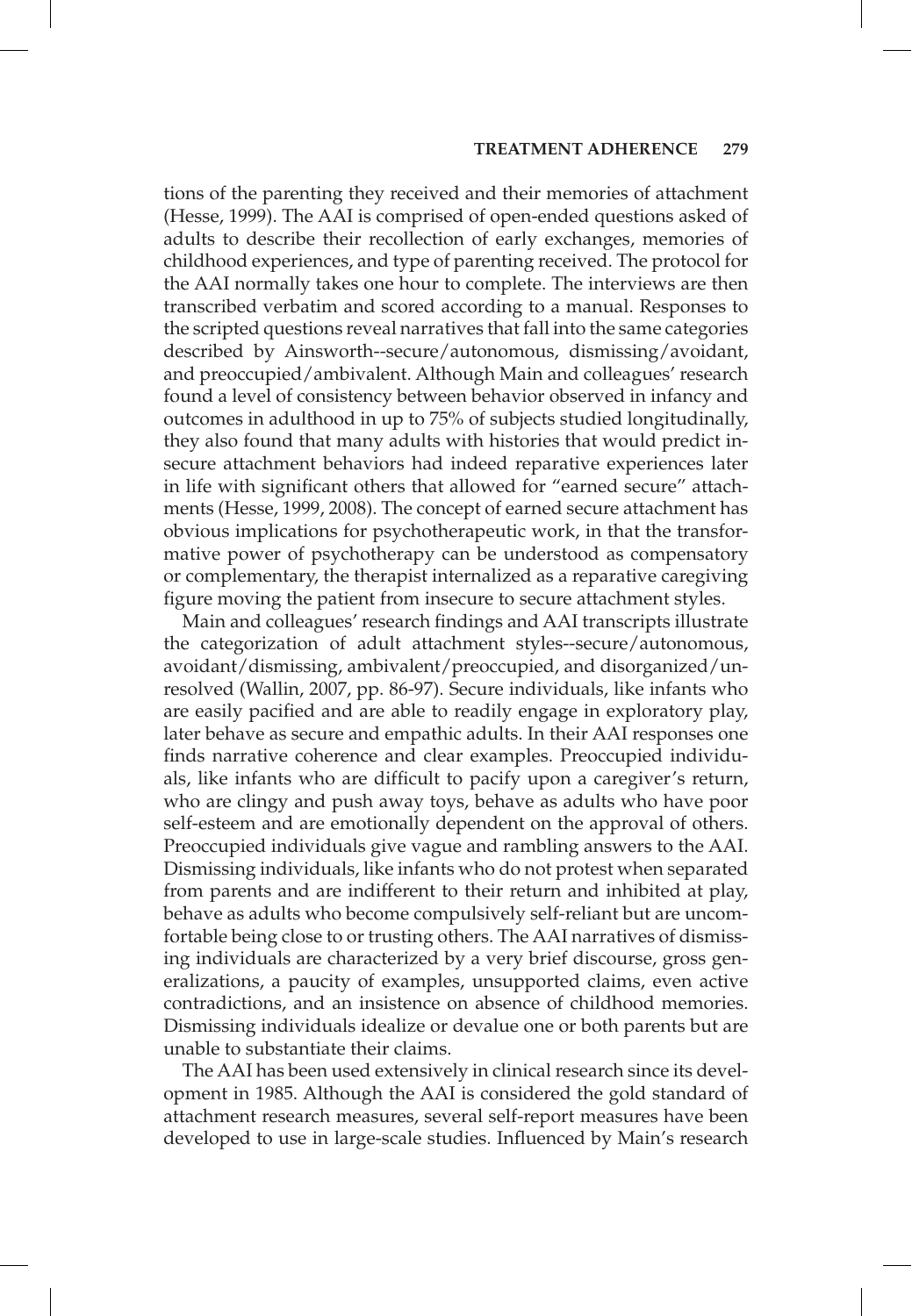and by the development of the AAI, an abbreviated and user-friendly psychometric scale called the Relationship Questionnaire (RQ) was recently developed and validated for specificity and sensitivity (Bartholomew & Horowitz, 1991). The RQ is a self-administered scale for adults that consists of four short statements, each describing an attachment style reflecting the categorization of secure, dismissing, preoccupied, and fearful attachments. Subjects rate themselves for each category on a 7-point scale Likert scale. For example, a subject's score may appear as: Secure 7, Fearful 2, Preoccupied 1, Dismissing 3. Scores are meant to create a continuous rather than categorical measure to describe dominant attachment patterns in the individuals tested (See Table 1

Some studies have examined how adult attachment style could predict willingness to pursue psychotherapy or resistance to the therapeutic alliance. Dozier (1990) first posited that while individuals with secure attachment engage well in treatment, those with preoccupied attachment become clingy, needy and dependent and those with dismissing attachment deny need for help and resist care. Psychotherapy outcome studies, however, show that dismissing/avoidant individuals actually respond better to psychodynamic psychotherapy interventions than preoccupied individuals (Fonagy et al., 1996; Daniel, 2006). Fonagy's findings of a positive treatment response by dismissing patients have important implications for the psychotherapy of nonadherent or treatment resistant patients. Dismissing patients, while initially unable to remember, describe, emote, or reconstruct experiences, can be gradually exposed to these processes by a psychoanalytically informed therapist (Fonagy, 1996).

 Attachment researchers have recently examined correlations between attachment styles and treatment adherence and nonadherence. Ciechanowski and colleagues (Ciechanowski, Katon, Russo, & Walker, 2001; Ciechanowski et al., 2004, 2006) at the University of Washington hypothesized that certain adult attachment styles could correlate with treatment adherence in the medically ill. Their research took advantage of the easily administered RQ (Bartholomew & Horowitz, 1991) psychometric scale in sampling thousands of subjects in order to correlate attachment styles with compliance to medical care and self-care in populations of medically ill patients.

 Ciechanowski and colleagues' (2001) first published report is from a cohort of diabetic patients in a primary care clinic setting, a high-risk population since nonadherence to treatment among diabetics is associated with significant morbidity and mortality. Of 367 patients studied they found that those with dismissing attachment style had significantly worse glucose control than those with secure, preoccupied or fearful attachment styles. In this and subsequent studies the only attachment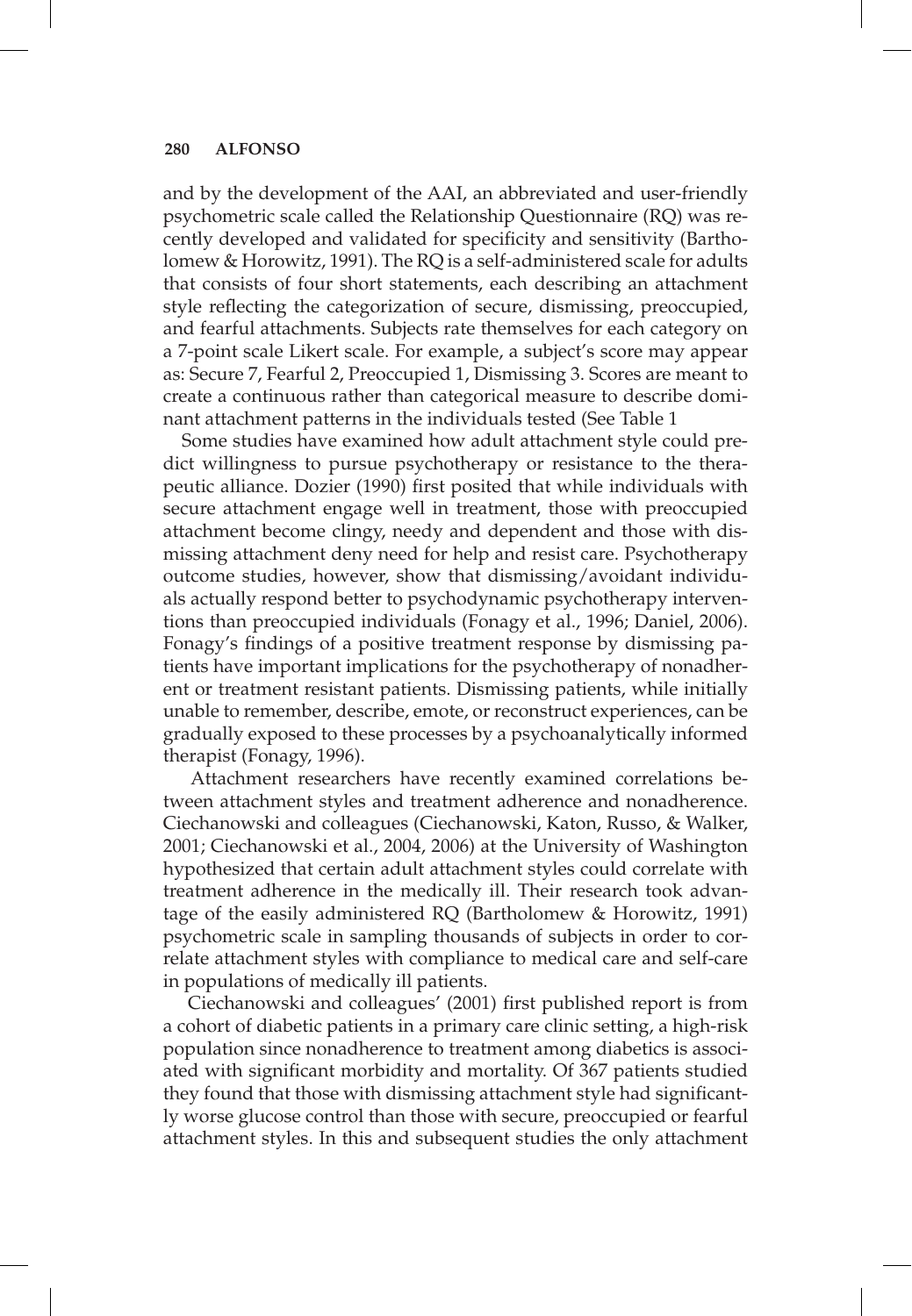#### **TABLE 1. The Relationship Questionnaire (RQ)**

- Please rate each of the following relationship styles according to the extent to which you think each description corresponds to your general relationship style:
- A. It is relatively easy for me to become emotionally close to others. I am comfortable depending on others and having others depend on me. I don't worry about being alone or having others not accept me.
- B. I am somewhat uncomfortable getting close to others. I want emotionally close relationships, but I find it difficult to trust others completely, or to depend on them. I sometimes worry that I will be hurt if I allow myself to become too close to others.
- C. I want to be completely emotionally intimate with others, but I often find that others are reluctant to get as close as I would like. I am uncomfortable being without close relationships, but I sometimes worry that others don't value me as much as I value them.
- D. I am comfortable without close emotional relationships. It is very important to me to feel independent and self-sufficient, and I prefer not to depend on others or have others depend on me.

style that consistently and significantly correlated with nonadherence to medical treatment was dismissing attachment.

Ciechanowski and colleagues' (2004) published data examined results from over 4000 subjects, also a cohort of diabetic primary care patients. Again, dismissing attachment style was associated with nonadherence to medication, lower levels of exercise, foot care, diet, and higher levels of smoking. The prevalence rates for secure, dismissing, preoccupied, and fearful attachment styles were 44%, 36%, 8%, and 12%, respectively. Although most persons in the general population have secure attachment styles, up to one-third of all people demonstrate a predominant dismissing attachment style.

Ciechanowski's (2006) published data looked at major depression as a potential effect modifier. In nondepressed patients, dismissing attachment was significantly correlated with nonadherence (missed appointments) in a sample of over 3,000 diabetic outpatients. Among depressed patients, there was no significant correlation between attachment style and adherence to care, but there was a significant correlation between depression and nonadherence.

Although it may be premature to extrapolate from these findings and conclude that dismissing attachment style, which is prevalent in roughly one-third of adults (reminiscent of Blackwell's rule of thirds), clinically correlates with nonadherence in other populations, the results of these studies call for additional research in other primary care and psychiatric cohorts in order to further study this question.

*Note*. Adapted from Bartholomew and Horowitz (1991). Scored along a 7-point Likert Scale, where 1 = not at all like me, 4 = somewhat like me, and 7 = very much like me.  $A =$  Secure attachment style;  $B =$  Fearful attachment style;  $C =$  Preoccupied attachment style and  $D =$  Dismissing attachment style.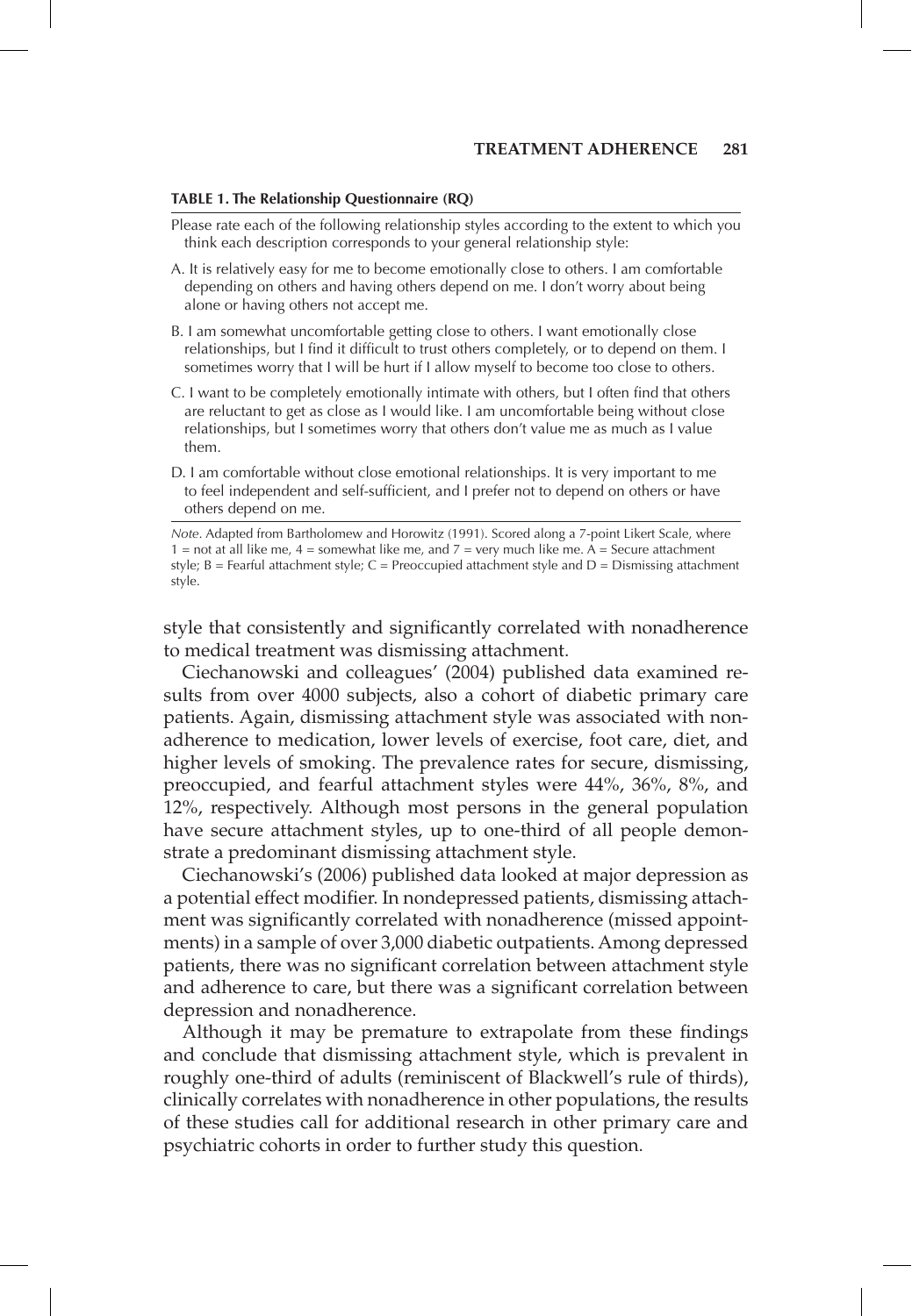While adults with secure attachment experienced consistently responsive caregiving, adults with dismissing attachment had avoidant parents who were consistently emotionally unresponsive. Adults with secure attachment are comfortable depending on, and are readily comforted by, others. Adults with dismissing style become compulsively self-reliant, describe themselves as independent and self-sufficient, and are uncomfortable being close to or trusting others.

Awareness of dismissing attachment behaviors in our nonadherent patients can help us reframe our psychotherapeutic work. Wallin (2007) describes the process of therapeutic interventions with dismissing individuals as "moving from isolation to intimacy" (p. 211). In the early stages of treatment with these individuals, he encourages a keen awareness of subtle affective cues and nonverbal communication, and even judicious sharing of countertransference. Dynamics of power struggles and control need to be clearly understood by the therapist, and a warm, collaborative, and cooperative stance is preferred to an authoritarian and detached attitude (Wallin, 2007, pp. 211-223).

Collaborative decision-making is a necessary stance when working with dismissing persons who overvalue self-reliance. Relinquishing control and paternalistic attitudes while being consistently emotionally responsive to our patients who are either nonadherent or at risk for nonadherence may expedite the movement from insecure to secure attachments in the doctor-patient reparative dyad.

#### **Conclusion**

Psychodynamic principles can inform the practice and improve the efficacy of psychopharmacologic case management. Parental transferences can be reenacted in doctor-patient dyads, leading to undermedication, overprescription, and deviation from practice guidelines. The biopsychosocial antecedents of treatment adherence are complex and multifactorial. Psychodynamic determinants of nonadherence, in addition to having transference elements, are based on the quality of the therapeutic alliance. Attachment theorists have contributed to our understanding of the dynamics of nonadherence, and attachment research findings postulate that dismissing attachment style correlates with nonadherence to care.

The clinical implications of Attachment Theory research underscore the importance of eliciting detailed information about early life experiences. Attachment theoretical concepts provide a framework for understanding the impact of parent-infant caregiving on development and subsequent adult patterns of relationships. Psychotherapy interven-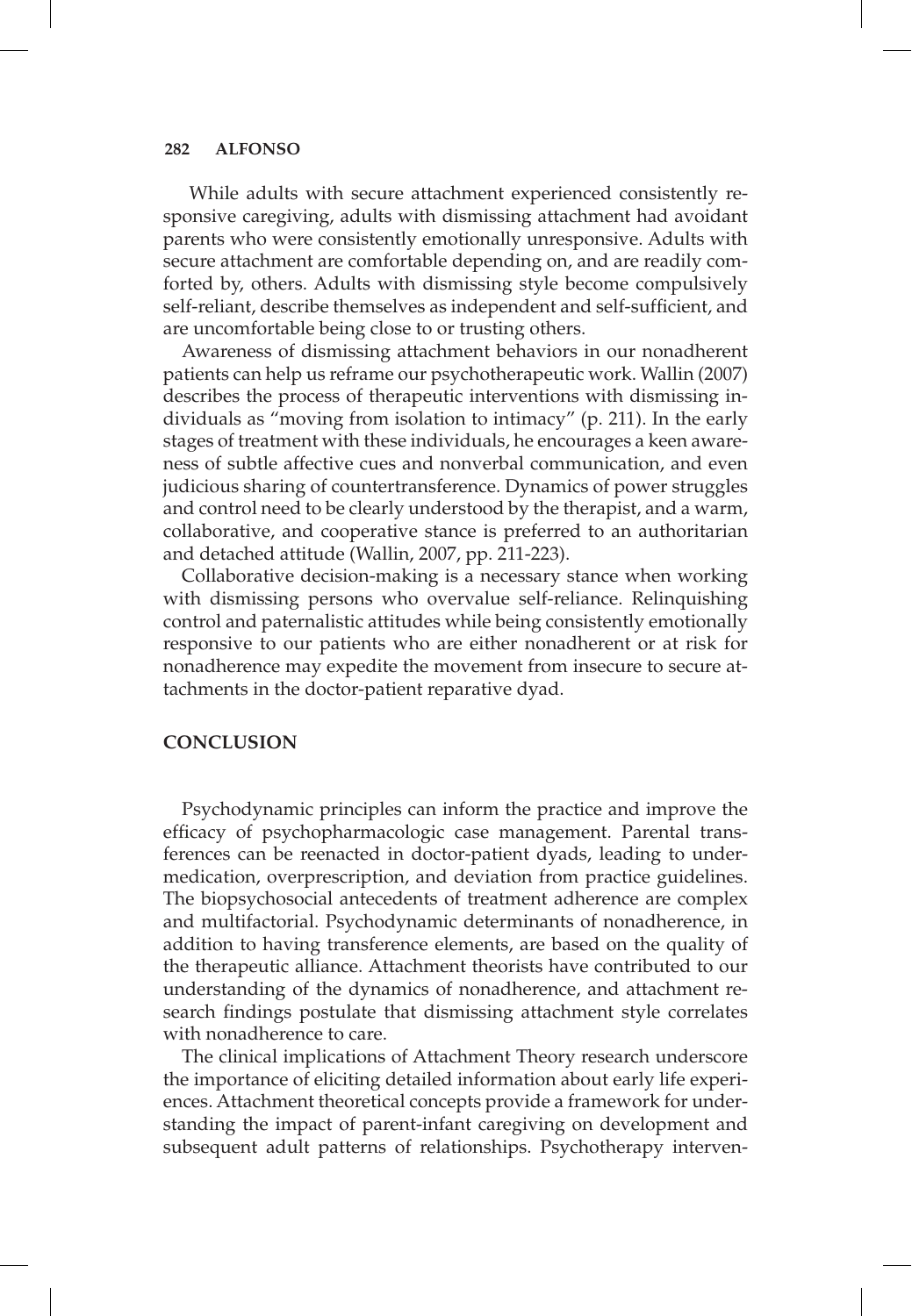#### **TREATMENT ADHERENCE 283**

tions based on attachment theory for parents with insecure caregiving styles can promote parental sensitivity and secure attachment organization. Similarly, psychotherapy interventions informed by the contributions of attachment theory could help adults with dismissing attachment behaviors receiving pharmacologic care who are nonadherent to treatment by stressing the importance of collaborative relationships, relinquishing excessive self-reliance and control, and promoting trust.

### **References**

- Ainsworth, M. D. S. (1967). *Infancy in Uganda: Infant care and the growth of love*. Baltimore, MD: Johns Hopkins University Press.
- Ainsworth, M. D. S., Blehar, M. C., Waters, E., & Wall, S. (1978). *Patterns of attachment: A psychological study of the Strange Situation*. Hillsdale, NJ: Erlbaum.
- Bartholomew, K., & Horowitz, L. M. (1991). Attachment styles among young adults: A test of a four-category model. *Journal of Personality and Social Psychology, 61,* 226-244.
- Blackwell, B. (1976). Treatment adherence. *British Journal of Psychiatry*, *129*(6), 513-531.
- Book, H. E. (1987). Some psychodynamics of noncompliance. *Canadian Journal of Psychiatry, 32,* 115-117.
- Bowlby, J. (1951). *Maternal care and mental health* (WHO Monograph No. 2) Geneva: World Health Organization.
- Bowlby, J. (1958). The nature of the child's tie to his mother. *International Journal of Psychoanalysis*, *41*, 1-25.
- Bowlby, J. (1973). *Attachment and loss: Vol. 2. Separation: Anxiety and anger*. New York: Basic Books.
- Bowlby, J. (1988). *A secure base: Parent-child attachment and healthy human development*. New York: Basic Books.
- Busch, F. N., & Sandberg, L. S. (2007). *Psychotherapy and medication: The challenge of integration*. Hillsdale, NJ: Analytic Press.
- Castelnuovo-Tedesco, P. (1962). The 20-minute "hour": An experiment in medical education. *New England Journal of Medicine*, *266*, 283-289.
- Ciechanowski, P. S., Katon, W. J., Russo, J. E., & Walker, E. A. (2001). The patientprovider relationship: Attachment theory and adherence to treatment in diabetes. *The American Journal of Psychiatry*, *158*(1), 29-35.
- Ciechanowski, P. S., Russo, J. E., Katon, W. J., Von Korff, M., Ludman, E., Lin, E., et al. (2004). Influence of patient attachment style on self-care and outcomes in diabetes. *Psychosomatic Medicine,* 66, 720-728.
- Ciechanowski, P. S., Russo, J. E., Katon, W. J., Simon, G., Ludman, E. , Von Korff, M., Young, B., & Lin, E. (2006). Where is the patient? The association of psychosocial factors and missed primary care appointments in patients with diabetes. *General Hospital Psychiatry, 28*(1), 9-17.
- Cohen, M. A. (1999). Psychodynamic psychotherapy in an AIDS nursing home. *Journal of the American Academy of Psychoanalysis*, *27*(1), 121-133.
- Cohen, M. A., Alfonso, C. A., Hoffman, R. G., Milau, V., & Carrera, G. (2001). The im-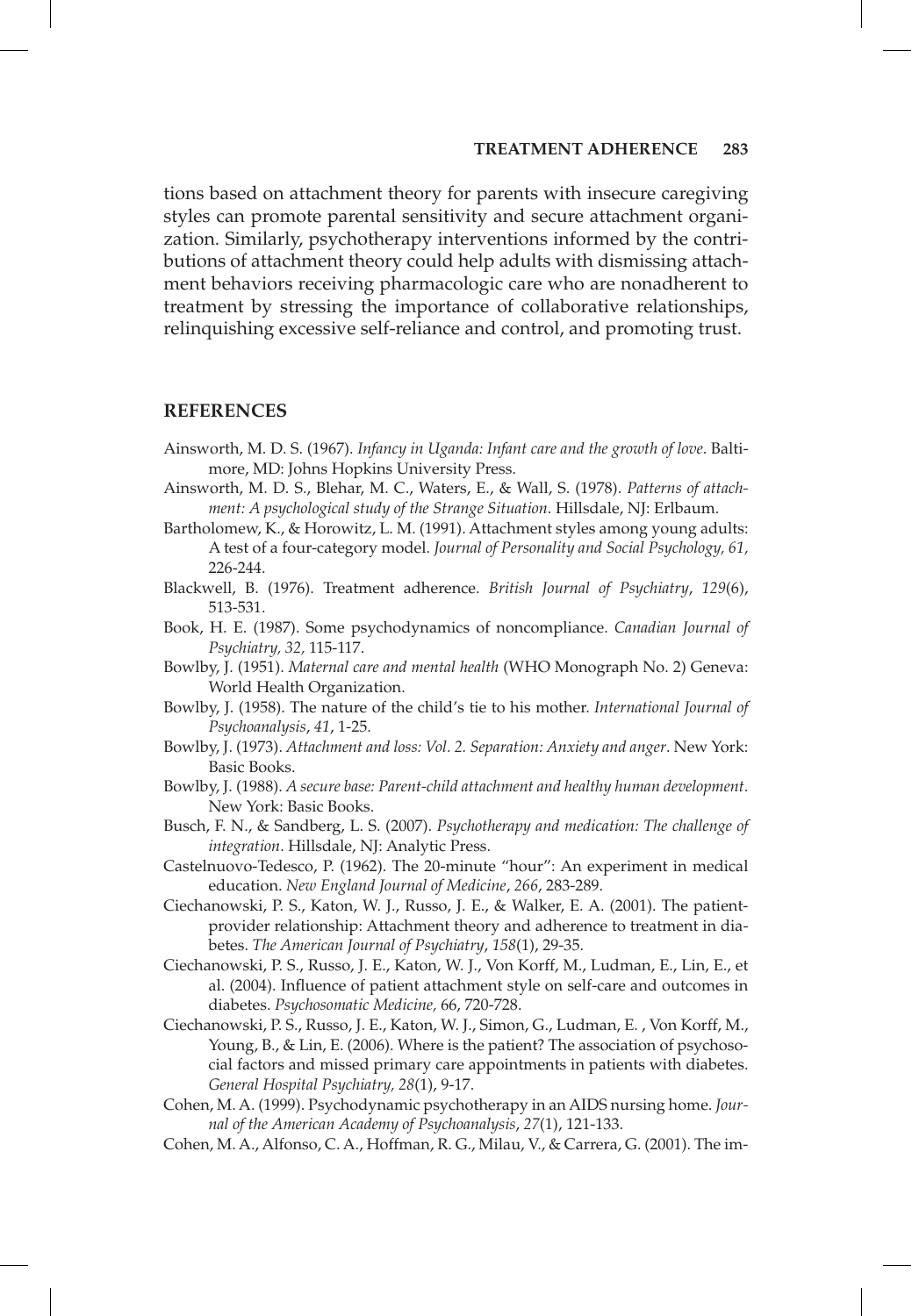pact of PTSD on treatment adherence in persons with HIV infection. *General Hospital Psychiatry, 23*, 294-296.

- Colom, F., Vieta, E., Martinez-Aran, A., Reinares, M., Benabarre, A., & Gasto, C. (2000). Clinical factors associated with treatment noncompliance in euthymic bipolar patients. *Journal of Clinical Psychiatry*, *61*, 549-555.
- Cramer, J. A., & Rosenheck, R. (1998). Compliance with medication regimens for mental and physical disorders. *Psychiatric Services, 49,* 196-201.
- Daniel, S. I. F. (2006). Adult attachment patterns and individual psychotherapy: A review. *Clinical Psychology Review*, *26*, 968-984.
- Davidson, L. (2008). Opinion: Medication mismanagement. *Academy Forum*, *52*, 10-12.
- Dozier, M. (1990). Attachment organization and treatment use for adults with serious psychopathological disorders. *Development and Psychopathology, 2,* 47-60.
- Engel, G. (1977). The need for a new medical model: A challenge for biomedicine. *Science, 196,* 129-136.
- Engel, G. (1980). The clinical application of the biopsychosocial model. *American Journal of Psychiatry*, *137*, 535-544.
- Fonagy, P., Leigh, T., Steele, M., Steele, H., Kennedy, R., & Matoon, G. (1996). The relation of attachment status, psychiatric classification, and response to psychotherapy. *Journal of Consulting and Clinical Psychology, 64,* 22-31.
- Gabbard, G. O. (2006). The rationale for combining medication and psychotherapy. *Psychiatric Annals, 36*(5), 315-319.
- Gabbard, G. O. (2005)*. Psychodynamic psychiatry in clinical practice* (pp. 143-151). Washington, DC: American Psychiatric Publishing Press.
- Greenspan, S. I., & Sharfstein, S. S. (1981). Efficacy of psychotherapy. Asking the right questions. *Archives of General Psychiatry, 38*(11), 1213-1219.
- Gutheil, T. G. (1982). The psychology of psychopharmacology. *Bulletin of the Menninger Clinic, 46,* 321-330.
- Hesse, E. (1999). The adult attachment interview: Historical and current perspectives. In J. Cassidy & P. R Shaver (Eds.), *Handbook of attachment: Theory, research, and clinical applications* (pp. 395-433). New York: Guilford Press.
- Hesse, E. (2008). The Adult Attachment Interview— Protocol, method of analysis, and empirical studies. In J. Cassidy & P. R. Shaver (Eds.), *Handbook of attachment: Theory, research and clinical applications* (pp. 552-598). New York: Guilford Press.
- Khan, A., Kolts, R. L., Rapaport, M. H., Krishnan, K. R., Brodhead, A. E., & Browns, W. A. (2005). Magnitude of placebo response and drug-placebo differences across psychiatric disorders*. Psychological Medicine*, *35*(5), 743-749.
- Lacro, J. P., Dunn, L. B., Dolder, C. R., Leckband, S. G., & Jeste, D. V. (2002). Prevalence and risk factors for medication nonadherence in patients with schizophrenia. *Journal of Clinical Psychiatry, 63,* 892-909.
- Leeman, E. (2007). The costs of compliance. *Journal of the American Academy of Psychoanalysis and Dynamic Psychiatry*, *35*(2), 179-187.
- Main, M., Kaplan, N., & Cassidy, J. (1985). Security in infancy, childhood, and adulthood: A move to the level of representation. *Monographs of the Society for Research in Child Developmen*t, *50*(1-2), 66-104.
- Main, M. (2000). The organized categories of infant, child and adult attachment: Flexible vs. inflexible attention under attachment related stress. *Journal of the American Psychoanalytic Association*, *48*(4), 1055-1096.